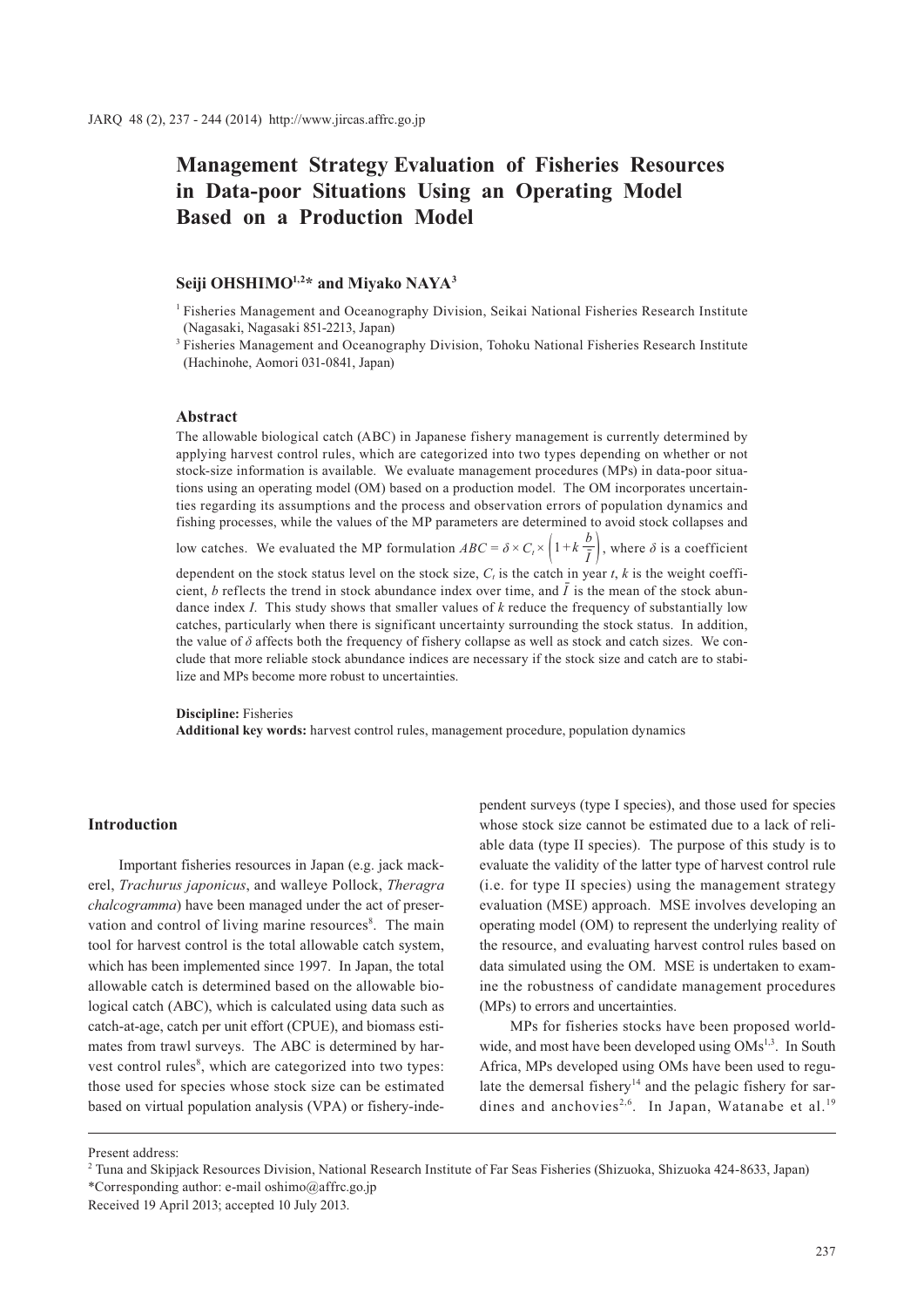evaluated the fishing impacts on the population dynamics of the Pacific chub mackerel (*Scomber japonicus*) using an age-structured OM. Horbowy<sup>11</sup> compared the management rules for Baltic cod stock using a similar OM. Punt and Smith<sup>17</sup> evaluated MPs for gemfish (*Rexea solandri*) in southeastern Australia and compared the performance of MPs based on estimates from VPA and from the Shaefer production model using age-structured OMs. Southern Bluefin tuna (*Thunnus maccoyii*) have been managed since 2011 based on an agreed MP developed using an  $OM^{5,12}$ . These studies show that OMs are efficient approaches for developing MPs robust to uncertainties.

In this study, we developed an OM representing datapoor situations and used it to evaluate MPs. Stock assessment is often difficult when available data are insufficient. In Japan, one of two harvest control rules is currently used for type II species in data-poor situations depending on the availability of stock abundance indices. The harvest control formulae used in 20118 were:

$$
ABC = \gamma \times C_{y} \tag{1}
$$

for stocks whose abundance indices were available, and  $ABC = \delta \times C_{ave}$  (2),

for those with no available abundance indices (i.e. only catch data were available). In these formulae, ABC is the allowable biological catch, *γ* reflects the trend in the stock abundance index,  $\delta$  is a weighted coefficient depending on stock status and catch trend,  $C_v$  is the catch in year *y*, and *Cave* is the average catch in recent years. Normally, the ABC for year  $y$  is determined in year  $y - 1$  using information available through year  $y - 2$ .

Although these harvest control rules have been applied to Japanese stocks since 1997, they have not yet been extensively or quantitatively evaluated. In 2004, Hiramatsu<sup>10</sup> recommended revising the rules (i.e. eqs. 1 and 2) based on an OM, and proposed an alternative harvest control formula:

$$
ABC = \delta \times C_t \times \left(1 + k\frac{b}{\bar{I}}\right) \tag{3}
$$

where  $\delta$  is a coefficient dependent on the stock status level,  $C_t$  is the catch in year *t*, *k* is a weight coefficient, *b* reflects the trend in the stock abundance index over time, and  $\bar{I}$  is the mean of the stock abundance index *I*. Although Hiramatsu<sup>10</sup> showed that eq. 3 is superior to eq. 1, appropriate values for  $k$  and  $\delta$  were not explicitly shown. In this study, therefore, we test the validity of this new harvest control rule (eq. 3), and explore appropriate values of *k* and *δ* for Japanese fishery stocks.

#### **Materials and methods**

#### **1. Production model**

The production-model-based OM structure as shown by Hiramatsu $^{10}$  is given by:

$$
B_{y+1} = \left\{ B_y + r B_y \left( 1 - \frac{B_y}{K} \right) \right\} \hat{\varepsilon} - q X_y B_y \tag{4}
$$

where  $B_{y}$  is the biomass in year  $y$ ,  $r$  is the intrinsic growth rate, *K* is the carrying capacity, *q* is the catchability coefficient, and *X* is the fishing effort. The parameter  $\hat{\varepsilon}$  is the process error, defined as:

$$
\hat{\varepsilon} = \exp\left(\sigma_R \varepsilon_y - \frac{1}{2} \sigma_R^2\right) \tag{5},
$$

where  $\varepsilon$ <sub>v</sub> is described by a normally distributed random number with mean = 0 and standard deviation = 1, and  $\sigma_R$  is the scale of variance for the process error.

For this study, the carrying capacity *K* was assumed to be 10,000, and the intrinsic growth rate *r* was set at 0.3 or 0.5, based on age-specific survivorship, fecundity and mean generation time<sup>20</sup> of fish around Japan (Mito and Yatsu, pers. comm.). Maximum sustainable yield (MSY) was 750 (for  $r = 0.3$ ) or 1250 ( $r = 0.5$ ), and the stock size at MSY was 5000 for both cases. The total duration of the simulation was 50 years, consisting of the pre-management and management periods (20 and 30 years, respectively) (Fig. 1).

During the pre-management period, nine stock trajectory cases (e.g. from a high stock level [7500] to a low stock level [2500], and from mid-level [5000] to low) were assumed, to cover diverse stock change patterns (Figs. 1b and c). The ABC in year *y* was calculated using the catch in year  $y - 2$  and the trend in the stock abundance index from years  $y - 4$  to  $y - 2$  during the management period (see eq. 3). The actual catch was assumed to be equal to the ABC during the management period. The stock abundance index at year  $y(I_v)$  is given by:

$$
I_{y} = \frac{B_{y} + B_{y+1}}{2} \exp\left(\sigma_{I} \eta_{y} - \frac{1}{2} \sigma_{I}^{2}\right)
$$
 (6),

where  $\eta_{\nu}$  is described by a normally distributed random number with mean = 0 and standard deviation = 1, and  $\sigma_l$  is the scale of variance for the observation error. The stock abundance indices during the management period were categorized into three levels — high, middle, and low — based on those during the pre-management period. This criterion is also used to judge the stock size for present stock assessments in Japan. The value for  $\delta$  was determined during the management period according to the stock level. The maximum harvest rate was fixed at 70% to match the approximate observed maximum harvest rates around Japan<sup>8,13</sup>, and the catch during the management period was assumed to be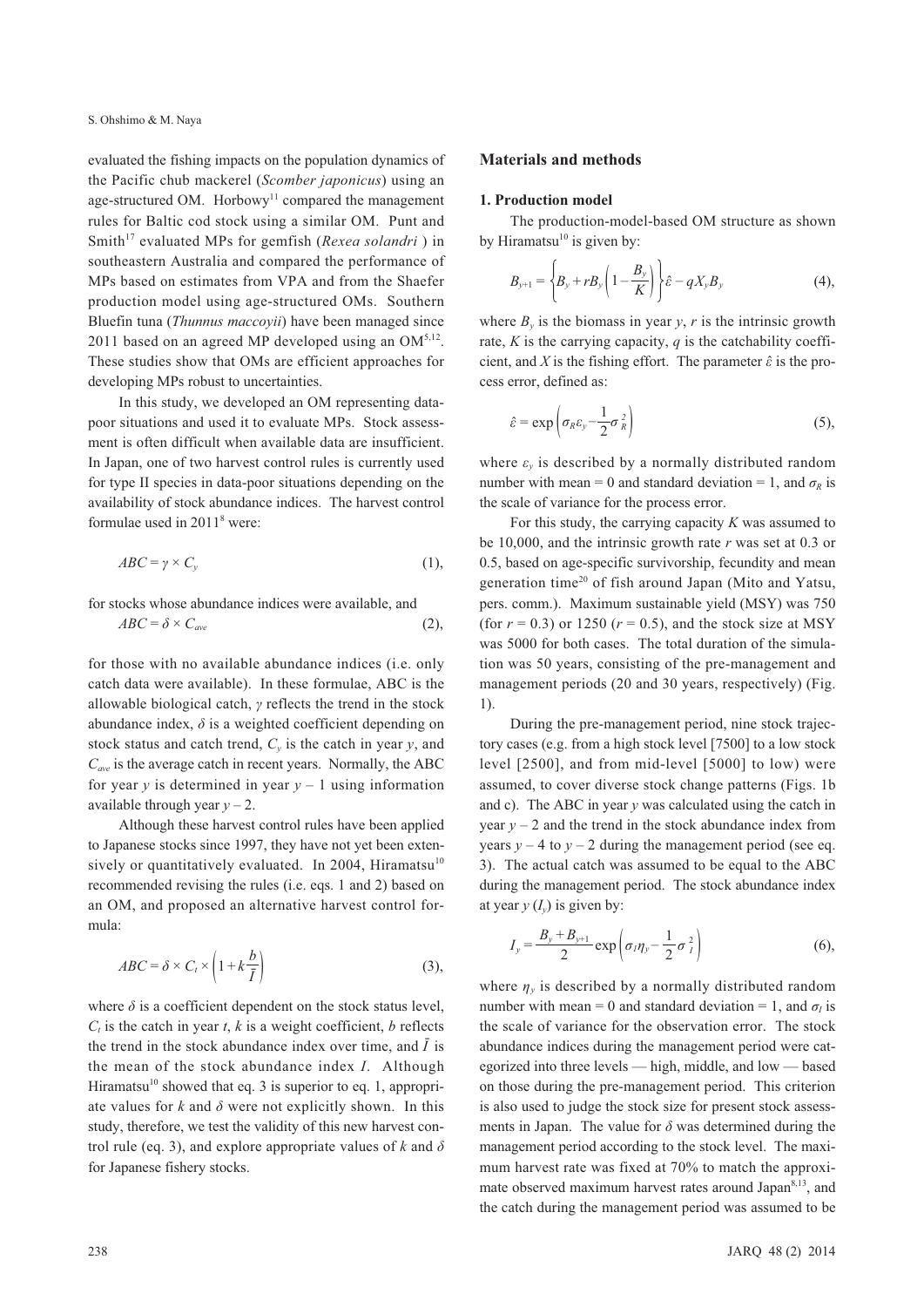

**Fig. 1. Schematic representation of the management procedure evaluation using operating models in this study (a), and conceptual trajectories of the stock size and catch where the stock status is high to low (b) and low to high (c) during the pre-management period**

0 when the ABC was 0 or less than 0.

This stochastic simulation was repeated 1000 times for each of the nine cases, for a total of 9000 simulations. In this study, the effect of observation errors is emphasized more than process errors. Therefore,  $\sigma$ <sub>I</sub> was set at 0.2, 0.4 or 0.6, whereas  $\sigma_R$  was fixed at 0.05.

#### **2. Parameter selection**

To evaluate the performance of MPs with different parameter values, six performance statistics were formulated: the frequency of stock collapse, the frequency of management failure, mean stock size and catch, and the

coefficient of variation (CV) of stock size and catch during the management period. Stock collapse and management failure were defined as low stock size (<20% of the carrying capacity)<sup>9</sup> and low catch (<1% of MSY) during the management period, respectively. The CV is given by

$$
CV = \frac{\sqrt{\sigma^2}}{\bar{x}}\tag{7}
$$

where  $\sqrt{\sigma^2}$  and  $\bar{x}$  are the standard deviation and average, respectively. We first examined the effect of varying *k*, and subsequently the effect of the value of  $\delta$  under the following six scenarios, assuming different combinations of values for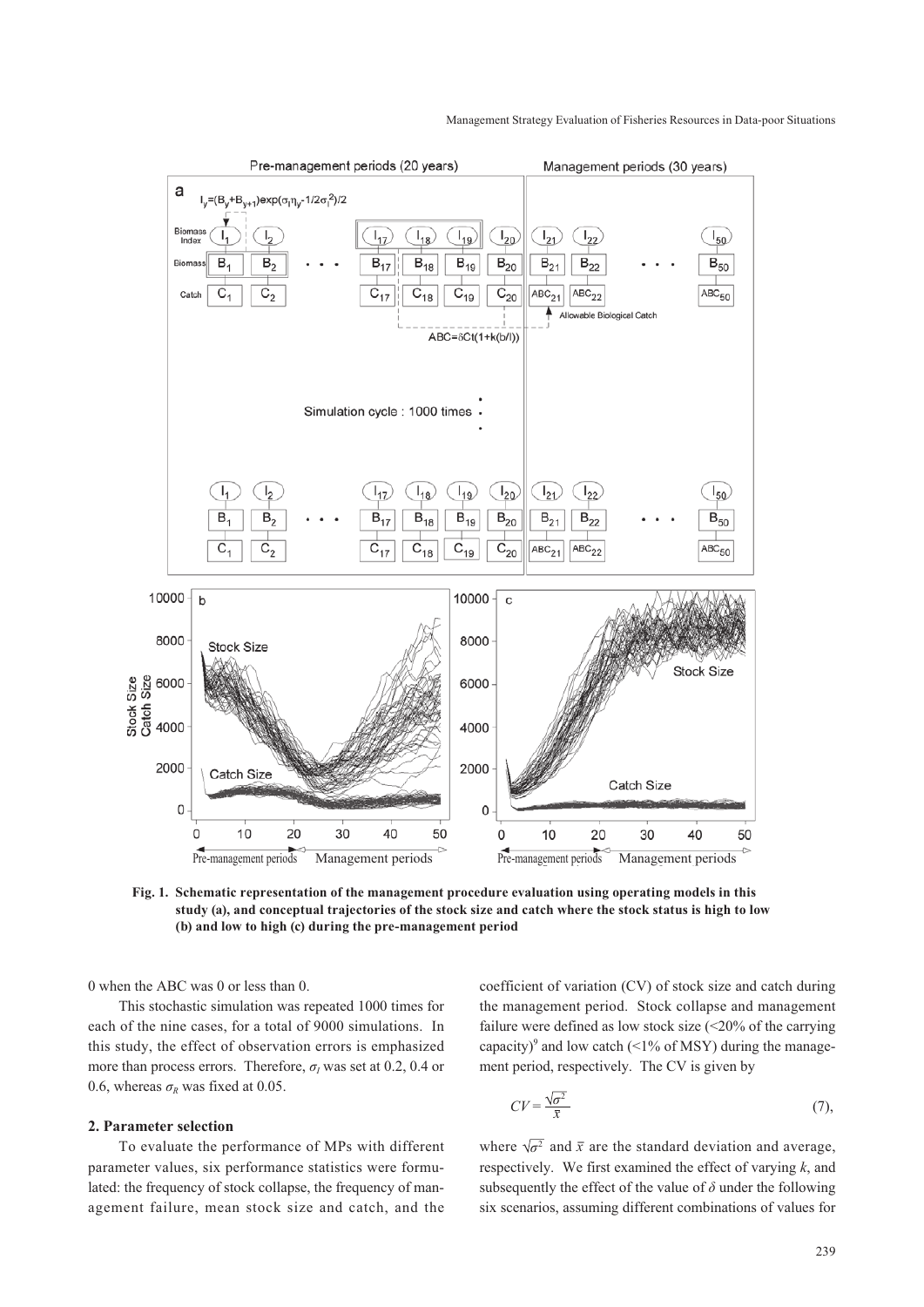S. Ohshimo & M. Naya

```
δ at high, middle and low stock status levels:
Scenario 1: high level, δ1.1; 
    middle level, δ 0.9; low level, δ 0.7
Scenario 2: high level, δ 1.1; 
    middle level, δ 0.8; low level, δ 0.6
Scenario 3: high level, δ 1.0; 
    middle level, δ 0.9; low level, δ 0.7
Scenario 4: high level, δ 1.0; 
    middle level, δ 0.8; low level, δ 0.6
Scenario 5: high level, δ 1.0; 
    middle level, δ 1.0; low level, δ 1.0
Scenario 6: high level, δ 1.0; 
    middle level, δ 1.0; low level, δ .9.
```
The number of stock collapses and fishery management failures for the nine cases was totaled, and the frequency calculated in terms of the total number of collapses and management failures divided by the total number of simulations. The mean stock size, catch and CV were calculated as averages in each case.

#### **Results**

#### **1.** Effects of *k* and  $\sigma$

Frequencies (expressed as percentages) of stock collapse and management failure under scenario 3 are shown in

Fig. 2a. For  $k = 0.5$  and  $\sigma_l = 0.2$ , the frequency of stock collapse ranged from 19 to 31%. For  $\sigma_1 = 0.2$ , the frequency of stock collapse decreased with increasing *k*. In contrast, management failures occurred more frequently with increasing *k* (Fig. 2b). Although the frequency of management failure was below 15% for  $\sigma$ <sup> $I$ </sup> = 0.2, it was observed more frequently for  $k > 1.5$  and  $\sigma_l = 0.4$  or 0.6, and exceeded 90% for  $\sigma$ <sub>*l*</sub> > 0.4 and *k* = 2.5 (Fig. 2b).

The mean stock size, catch, and CVs of the stock size and catch during the management period are shown in Fig. 3. Mean stock sizes increased with increasing *k* (Fig. 3a). Mean stock sizes were higher at  $\sigma$ <sup>*I*</sup> = 0.6 than at  $\sigma$ <sup>*I*</sup> = 0.2 or 0.4 (Fig. 3a). Mean catch decreased with increasing *k* (Fig. 3b). The mean catch was lower at  $\sigma_l$  = 0.6 than at  $\sigma_l$  = 0.2 or 0.4 (Fig. 3b). Mean CVs of stock sizes were stable (Fig. 3c). Mean CVs of catch increased with increasing *k* (Fig. 3d), and the mean CV was higher at  $\sigma_l$  = 0.6 than at  $\sigma_l$  = 0.2 or 0.4.

### **2. Effects of** *δ*

We compared the results from the scenarios with different combinations of *δ*. The frequency of stock collapse and management failure under the six scenarios when  $\sigma$ <sup>-</sup> 0.4 are shown in Fig. 4. The frequency of stock collapse was >10% for all of the scenarios (Figs. 4a and c). The



**Fig. 2. Frequency of stock collapse (a) and fishery management failure (b) depending on parameter** *k* **for scenario 3**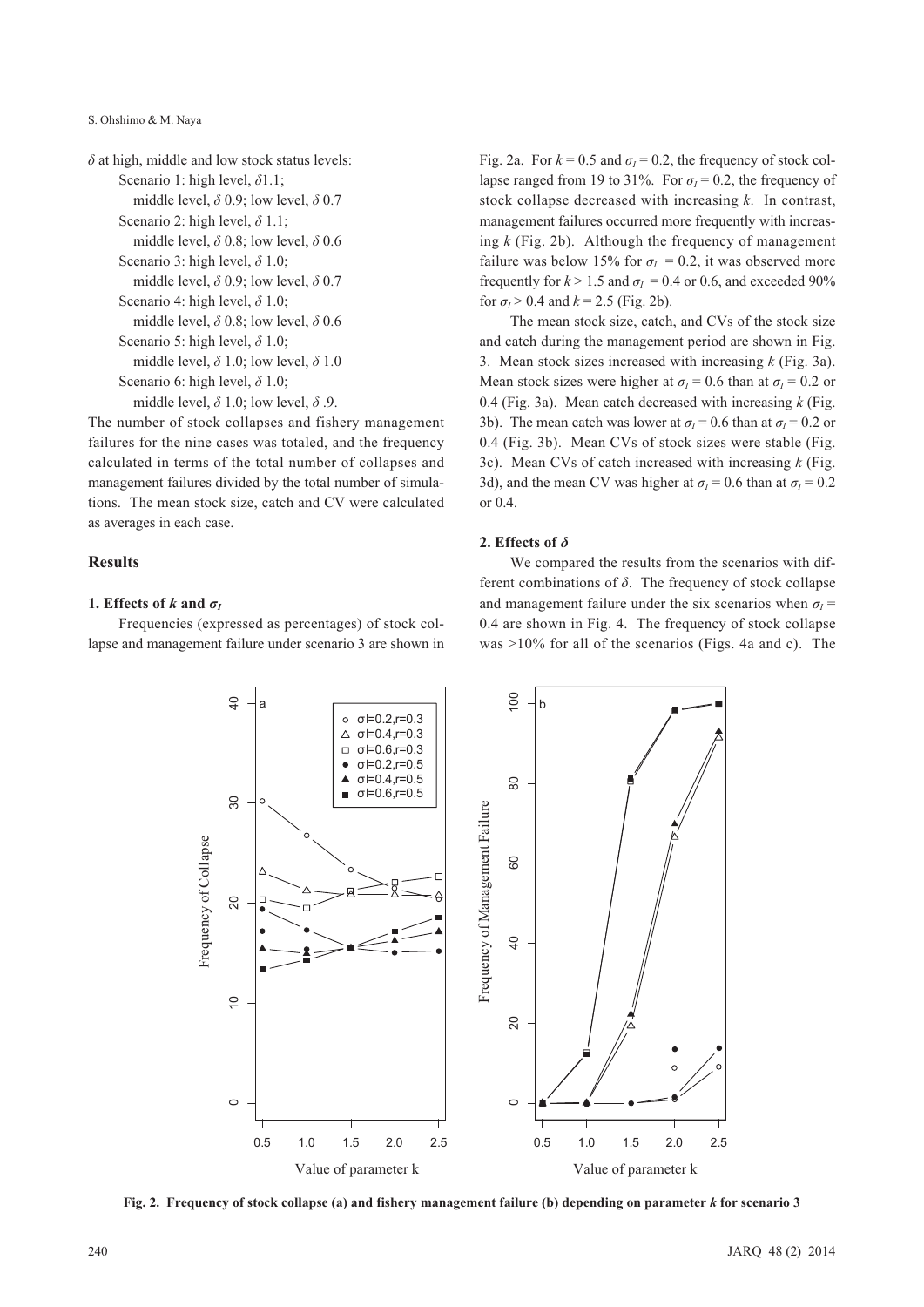

**Fig. 3. Mean stock size (a), catch (b), mean CV of stock size (c) and CV of catch (d)**

highest collapse frequency among all scenarios exceeded 40% under scenario 1 (Figs. 4a and c). In contrast, the lowest frequency of collapse was below 20% in scenario 4, irrespective of *k*. The frequency of stock collapse decreased under scenarios 1, 2, 5 and 6 with increasing *k*, whereas the frequencies were almost constant for scenarios 3 and 4 for all values of *k* (Figs. 4a and c). Management failures increased with increasing *k* (Figs. 4b and d).

The mean stock sizes and catches under scenarios with different  $\delta$  are shown in Fig. 5. The largest mean stock size for all values of *k* was in scenario 4 (Figs. 5a and c). In contrast, mean stock sizes in scenarios 1, 5 and 6 were smaller than in the other scenarios although the mean stock size increased with increasing *k* (Figs. 5a and c). The mean catch was lower in scenario 4 for all values of *k* than the other scenarios (Figs. 5b and d). Overall in the present study, larger values of *k* led to a lower mean catch.

#### **Discussion**

This is the first study to evaluate risks such as the probabilities of stock collapse and fishery management failure for type II species in Japan. It is generally difficult to manage fisheries and stocks in data-poor situations, due to limited available information on stock status and only relative stock levels such as CPUEs are known. Under these circumstances, quantitative risk assessments e.g. involving estimation of stock depletion levels can be difficult. To overcome this limitation, it is necessary to develop MPs which are robust to various uncertainties, and confirm the robustness in advance of implementation using OMs. Although harvest control rules have been implemented in Japan, they have not been quantitatively validated.

The effects of uncertainties can be evaluated using OMs. Deroba and Bence<sup>7</sup> reviewed harvest policies for fishery management and concluded that most pre-1990s studies focused on evaluating harvest policies; assuming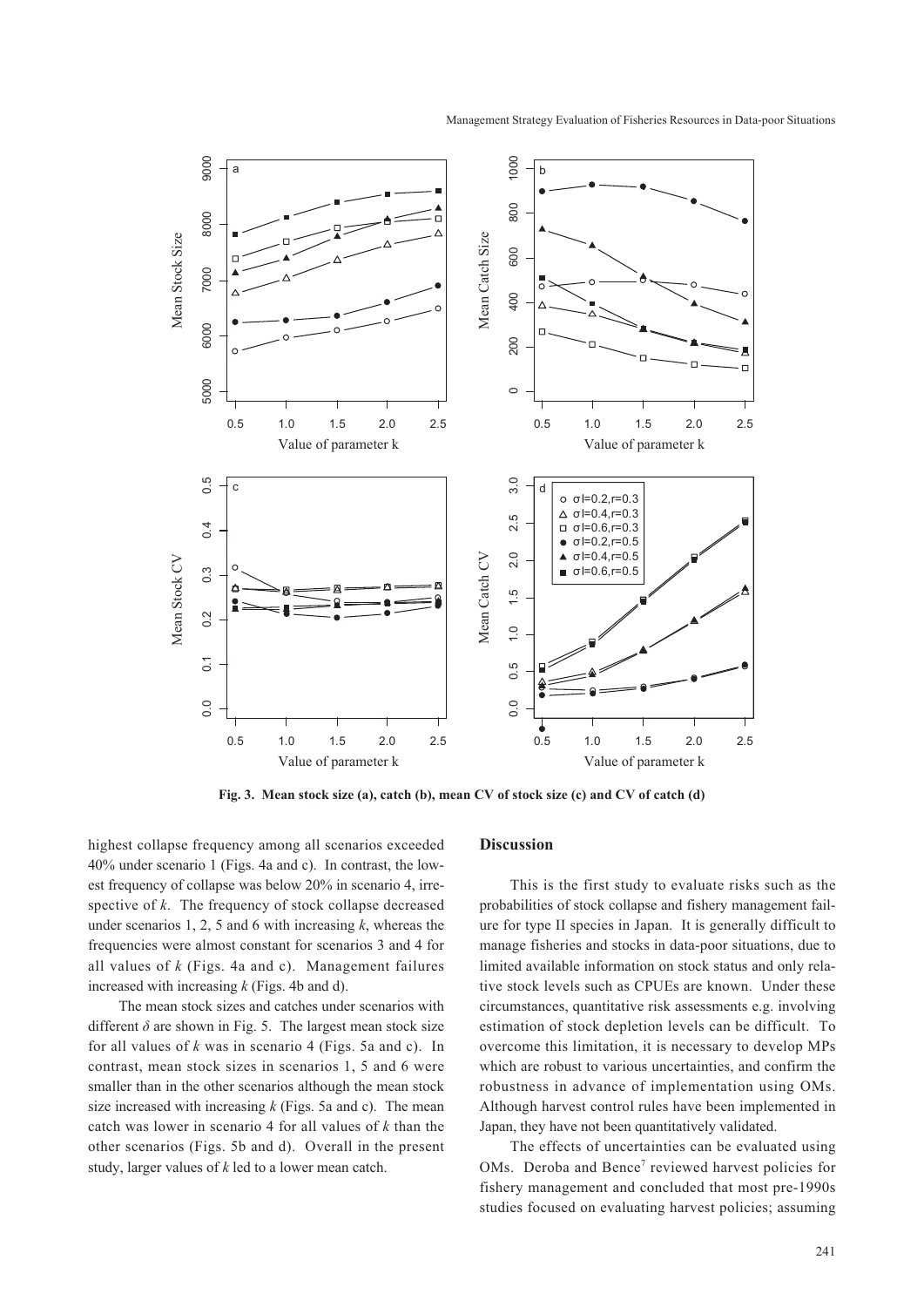

**Fig. 4.** Frequency of stock collapse (a:  $r = 0.3$ , c:  $r = 0.5$ ), and management failure (b:  $r = 0.3$ , d:  $r = 0.5$ ) **when the value of**  $\sigma$ **<sup>***I***</sup> is 0.4** 

ideal situations with accurate and reliable information (i.e. no uncertainty or errors). If information on population dynamics and stock abundance index were accurate, fisheries resources could be managed with few errors. However, various errors and biases in the processes of stock assessment and management implementation are unavoidable. Therefore, when decisions are made on the formulation of MPs and the values for their key parameters, these uncertainties need to be appropriately considered<sup>15,16</sup>.

In this study we focused on determining the values of the key parameters  $(k \text{ and } \delta)$  of the MPs under circumstances where stock size could not be accurately estimated (i.e. for type II species). We evaluated MPs with different parameter values using an OM incorporating two types of error: process errors in population dynamics and observation errors in stock abundance indices. We assumed smaller process errors ( $\sigma_R$  = 0.05) than observation errors ( $\sigma_I$  = 0.2, 0.4 and 0.6). A preliminary analysis showed that large process errors led to significant variations in stock size, suggesting that fisheries might not be managed satisfactorily, regardless of which MP was applied. Therefore, future

studies should comprehensively evaluate MPs under conditions with larger process errors.

If the sole objective of MPs were to increase stock abundance, their development could be simplified by simply selecting MPs yielding lower catches. However, from the perspective of fishery profitability, such MPs would be inappropriate. One requirement of harvest policies is transparency in the decision-making process, and the rules governing decisions about how the catch will vary should be evident in advance to all stakeholders. The harvest policy should be selected to optimally achieve management objectives, e.g. maximizing yield and minimizing risks of overexploitation and stock recovery time<sup>7</sup>. In the long term, it is generally unfeasible to simultaneously achieve large catches and large stock. We consider the first priority to be avoiding stock collapse rather than low catch levels (i.e. fishery management failure).

We tested parameters  $k$  and  $\delta$  widely in the various scenarios of this study. Higher values of *k* led to lower probabilities of stock collapse and higher probabilities of management failure (Figs. 2 and 4). In particular, the fre-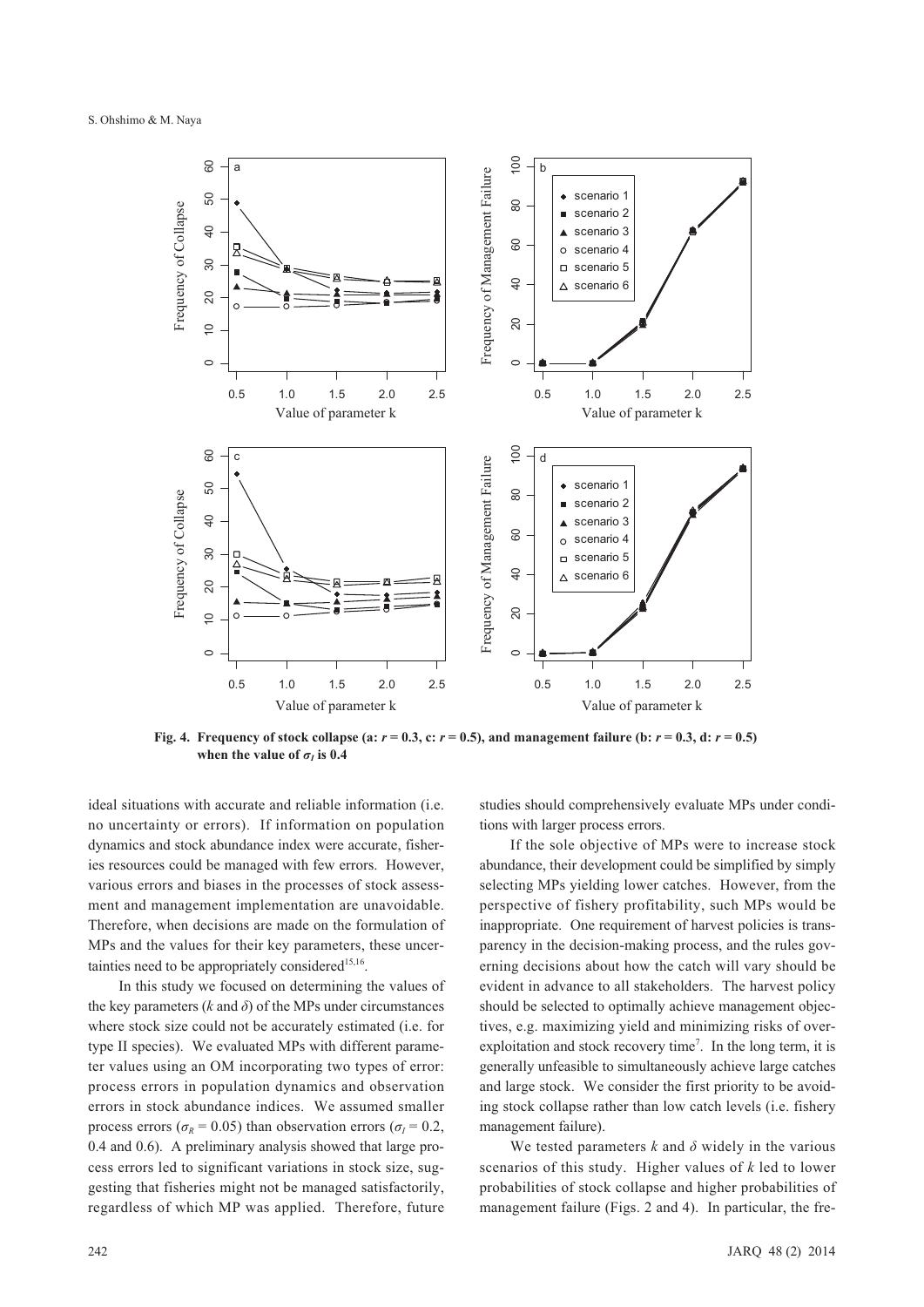

**Fig. 5** Mean stock size (a:  $r = 0.3$ , c:  $r = 0.5$ ), and mean catch (b:  $r = 0.3$ , d:  $r = 0.5$ ) when the value of  $\sigma<sub>l</sub>$  is 0.4

quency of management failure was very high ( $>90\%$ ) at  $k =$ 2.5 and  $\sigma$ <sup> $I$ </sup> = 0.4. For  $k$  = 0.5, the frequency of stock collapse peaked under scenario 1 (Figs. 4a and c). In contrast, the lowest frequencies of stock collapse were under scenario 4 (Figs. 4a and c). Our results suggest that conservative MPs that can avoid stock collapse as the first priority should be adopted in the event of limited available data. Based on this criterion we therefore conclude that the MP with the parameter values of scenario 4 is the most preferable.

The mean stock sizes during the management period increased with increasing *k* (Figs. 3a and c). A log-normal distribution was assumed for the observation error of the stock abundance index ( $\sigma$ <sup>*i*</sup> n eq. 6), and large values of  $\sigma$ <sup>*I*</sup> had the same effects as large values of *k*. The mean stock size was higher and the catch lower when  $\sigma$ <sup>*I*</sup> was large (0.6), compared to when  $\sigma$ <sup> $I$ </sup> = 0.2 or 0.4 (Figs. 3a–d). This larger stock size led to a reduced frequency of stock collapse (Fig. 2a).

Larger catches were observed when observation errors were smaller. Additionally, the mean stock size was highest and the catch lowest under scenario 4 (Fig. 5). The mean CV of catch increased with increasing *k* (Fig. 3d), and was higher when  $\sigma_l$  = 0.6 than when  $\sigma_l$  = 0.2 or 0.4. A high catch CV would be undesirable for fishery stability. If observation errors are known to be large, *k* should be set to a low value to avoid a high catch CV and high frequency of management failure. This also shows the importance of minimizing observation errors, for example, by implementing intensive data collection.

The main purpose of this study was to revise the harvest control rules for type II species in Japan. We consider the MPs proposed here as feedback control rules that combine a constant proportion strategy (controlled by *δ*) and a slope strategy (controlled by  $k$ <sup>4</sup>. Campbell and Dowling<sup>4</sup> reported on MSE for swordfish using the slope strategy, which was regarded as one of the feedback controls. In contrast, Roel and Oliveira<sup>18</sup> suggested that the constant proportion strategy might be more appropriate for western horse mackerel (*Trachurus trachurus*), which is characterized by spasmodic recruitment.

Punt $14$  found that MPs based on stock assessments using a production model outperformed those based on VPA